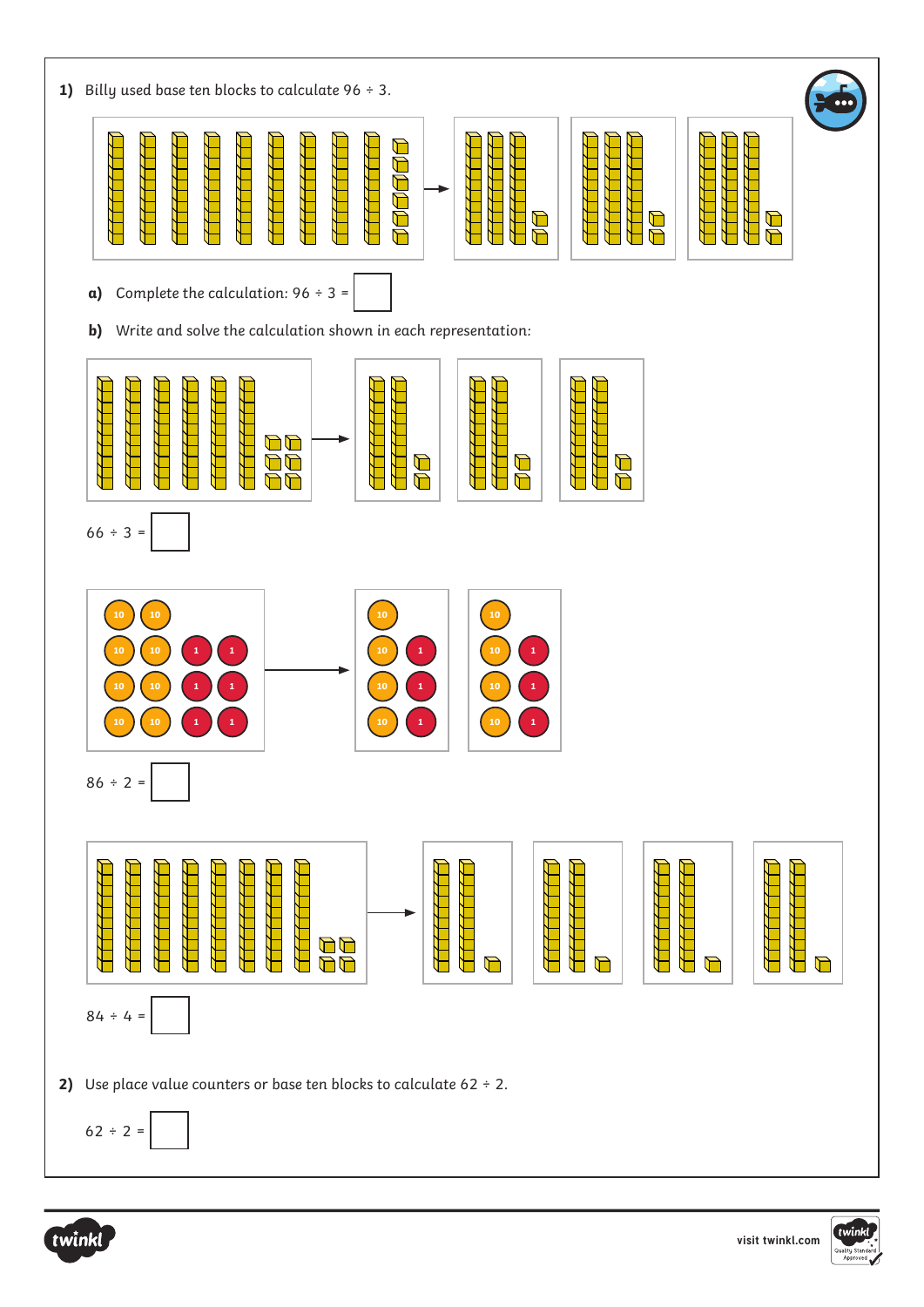1) Lee has used a part-whole model to calculate 48 ÷ 4. He has partitioned each number in the calculation and worked out that the answer is 24. Marisa thinks Lee has made a mistake. Who do you agree with? Explain your reasons.